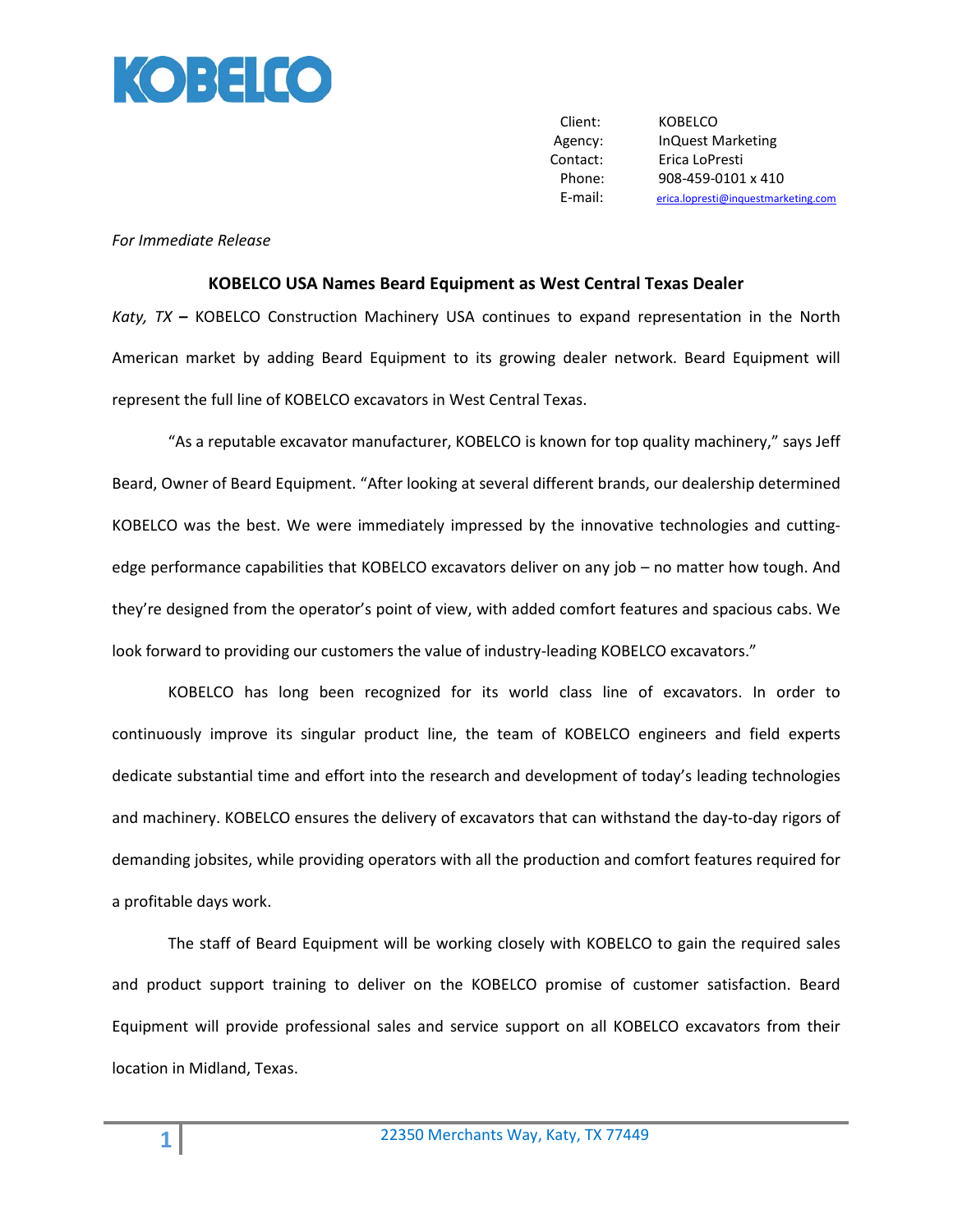

Beard Equipment is a specialized heavy equipment dealership with 10 years of experience serving the construction industry. They focus on the sales, rental, maintenance, service and after sales support on the full line of KOBELCO excavators. For more information on Beard Equipment or KOBELCO excavators currently in stock, please call 432-694-4530 or visit [www.BeardEquipCo.com.](http://www.beardequipco.com/)

KOBELCO Construction Machinery USA offers industry-leading crawler excavators in the 3,000 lb. to 245,000 lb. classes including zero tail swing, compact, standard, long-reach, mass excavation, and demolition models. Well-known as the excavator authority, KOBELCO is committed to producing quality machines with advanced productivity-boosting features and innovative technologies. With premier capabilities such as no time limit power boost and exclusive independent travel, KOBELCO machines ensure superior performance and efficiency for the toughest worksite challenges.

For more information on KOBELCO Construction Machinery USA or KOBELCO products, please visi[t www.KOBELCO-USA.com](http://www.kobelco-usa.com/) or call 281-888-8430.



-end-

Photo Caption 1: KOBELCO USA expands its representation in the North American market by adding Beard Equipment as a dealer in TX.